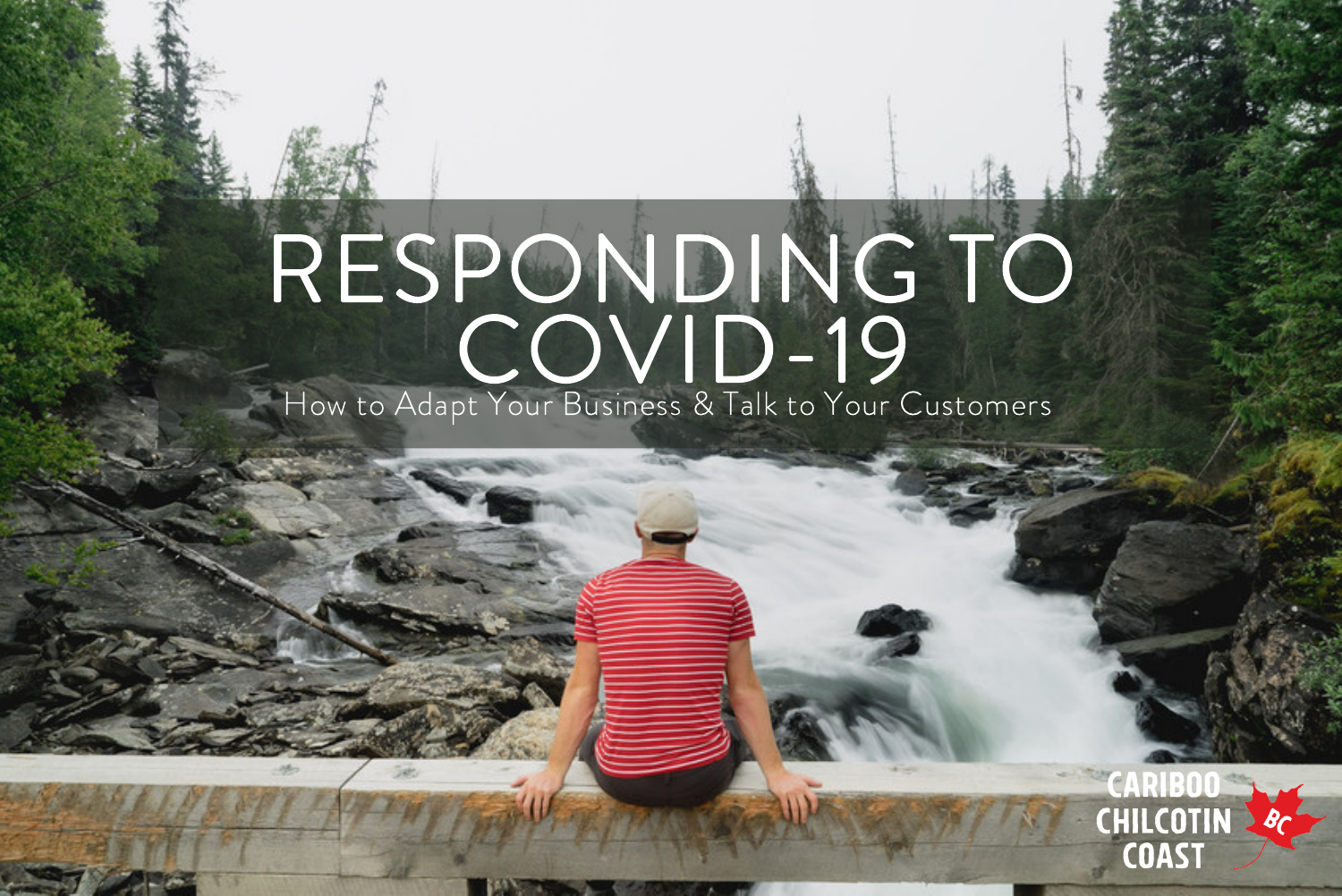We recognize that the amount of information about Covid-19 can cause confusion and make it difficult to identify what is relevant to your business. As British Columbia begins a staged re-opening of sectors and industries, this short guide will provide a checklist to ensure your business is ready to welcome the public.

Sydney Redpath-Power, Marketing Director | sydney@landwithoutlimits.com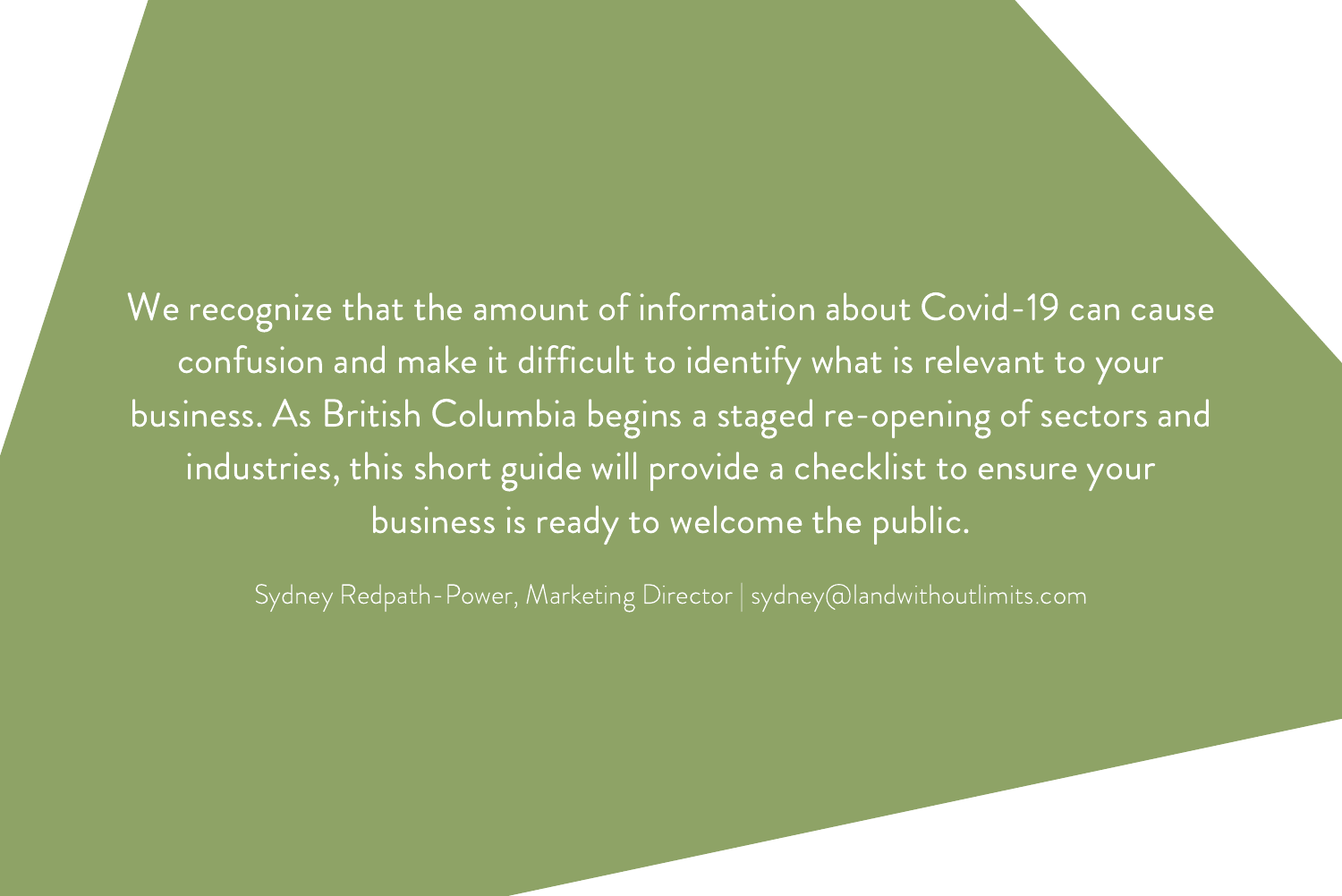#### DON'T GO DARK!

Your customers have questions about how you are responding to Covid-19, and the most convenient way for them to get answers is to look at your social media channels and website. If they can 't find the information they need, they 'll assume you don 't have it!

Have you updated your Google My Business, TripAdvisor etc. listings? Have you posted on social about how/if you are resuming operations? Are your Covid-19 relevant policies publicly available on your website? Do your staff know how to respond to questions from customers?

> See The [#RoamBCFromHome](https://tourismresiliency.ca/app/uploads/2020/05/BCRTS-SocialMediaToolkit-Provincial.pdf) Toolkit For Messaging Guidance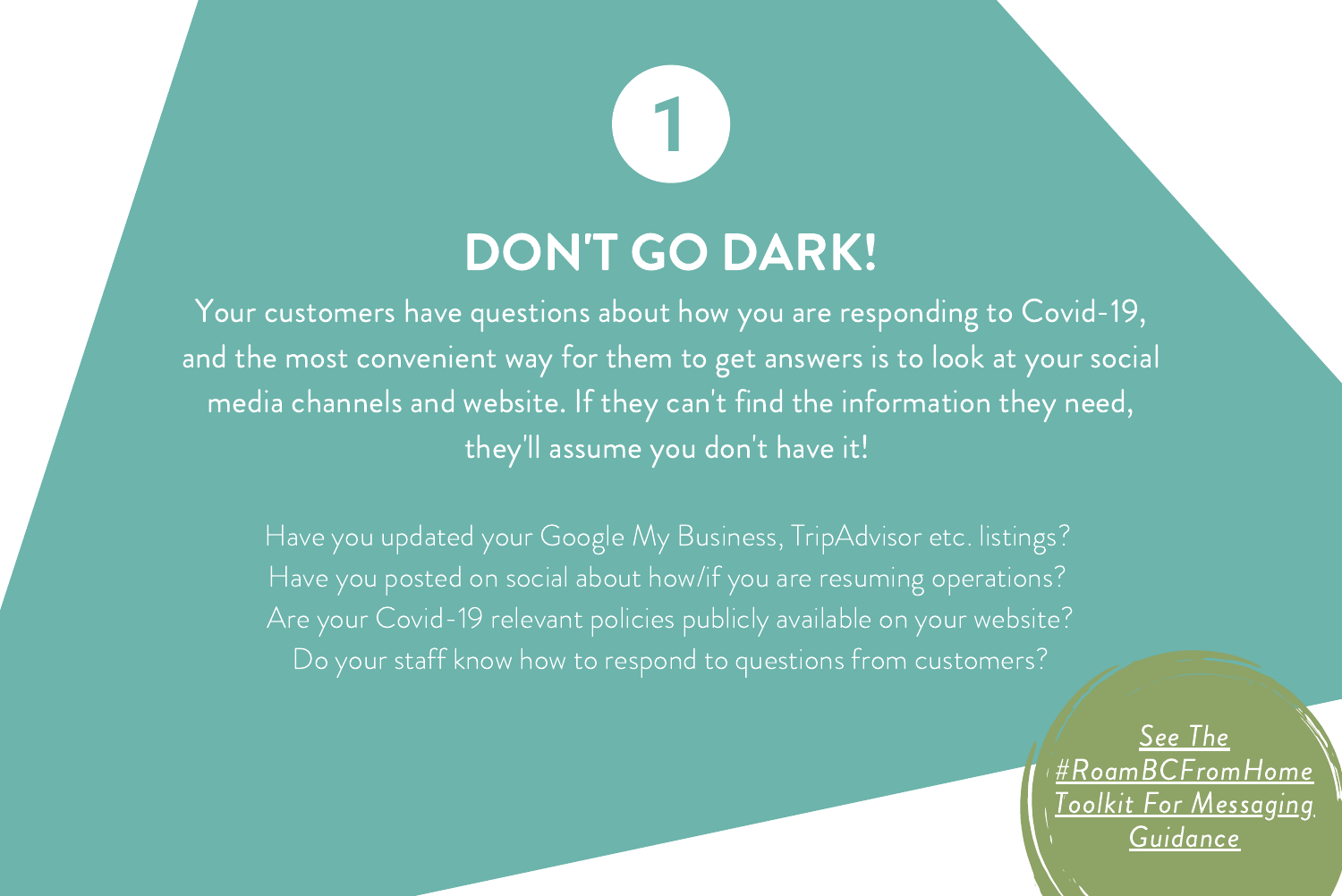# ENSURE COMPLIANCE

2

Ensure that all your policies are consistent with the most recent provincial and sector guidelines. Make updates to your policies available as needed.

> BC Government for Provincial Travel [Recommendations](https://www2.gov.bc.ca/gov/content/safety/emergency-preparedness-response-recovery/covid-19-provincial-support) BC Centre for Disease Control for Health [Guidelines](http://www.bccdc.ca/health-info/diseases-conditions/covid-19) WorkSafe BC for [Employees](https://www.worksafebc.com/en/resources/about-us/guides/preventing-exposure-to-covid-19-in-the-workplace?lang=en) Your Relevant Sector Guidelines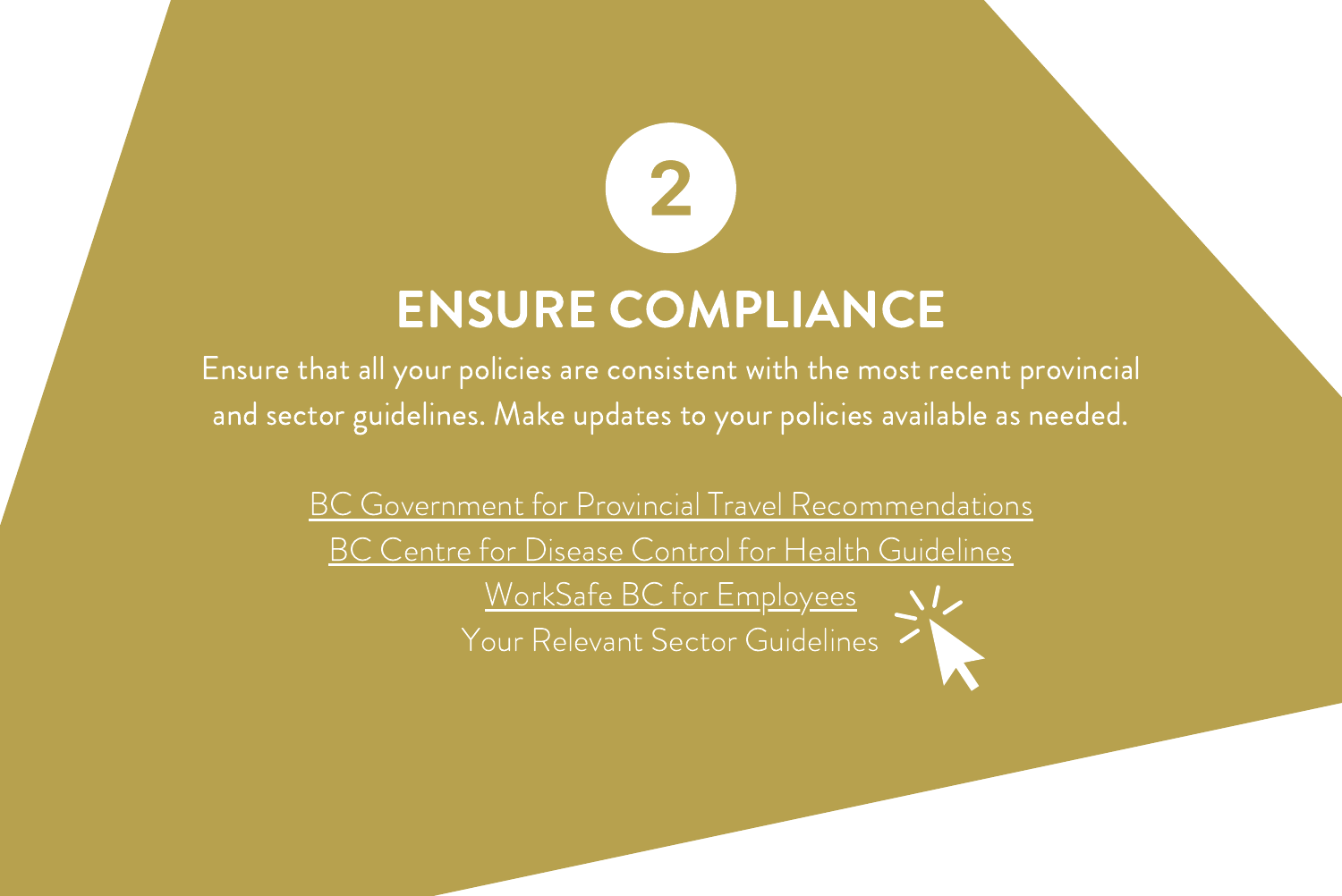#### UPDATE & PUBLISH YOUR NEW POLICY

3

The Province of British Columbia and WorkSafe BC are requiring all businesses to develop and make publicly available their new workplace policies, relevant to their sector. In this policy you should address:

> Cleaning & Sanitization Employee Work Policy Guest Procedures Social Distancing Accommodations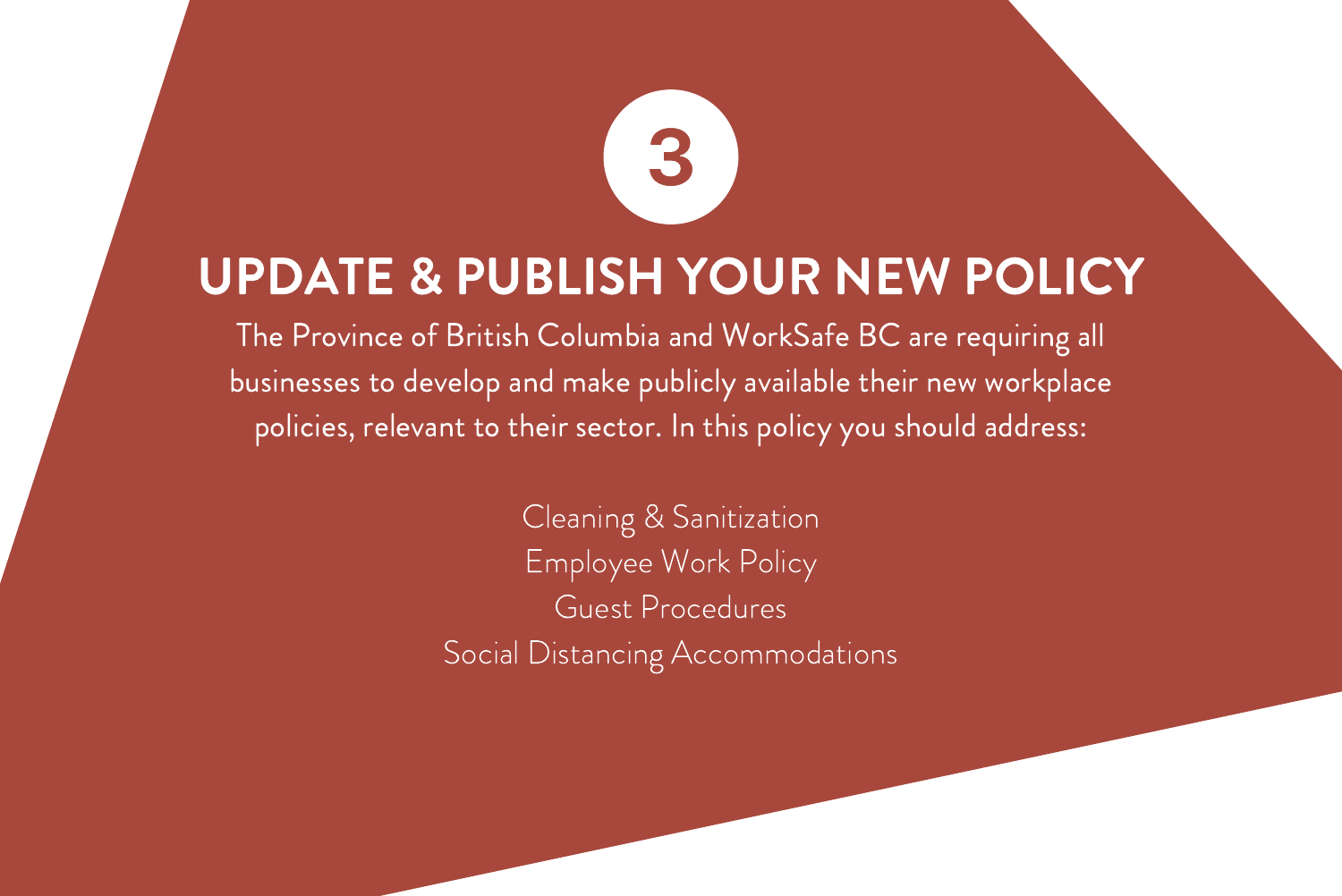### CHECK YOUR PRESENCE

Do you have advertisements that are now outdated or inappropriate? Are you running Special Offers that you 're no longer able to honour? Make sure to contact advertisers and publications to see if you can update your information or remove anything that' s no longer relevant.

Please contact sydney@landwithoutlimits.com if you would like to modify your Special Offer on [LandWithoutLimits.com/Special-Offers](https://landwithoutlimits.com/special-offers/)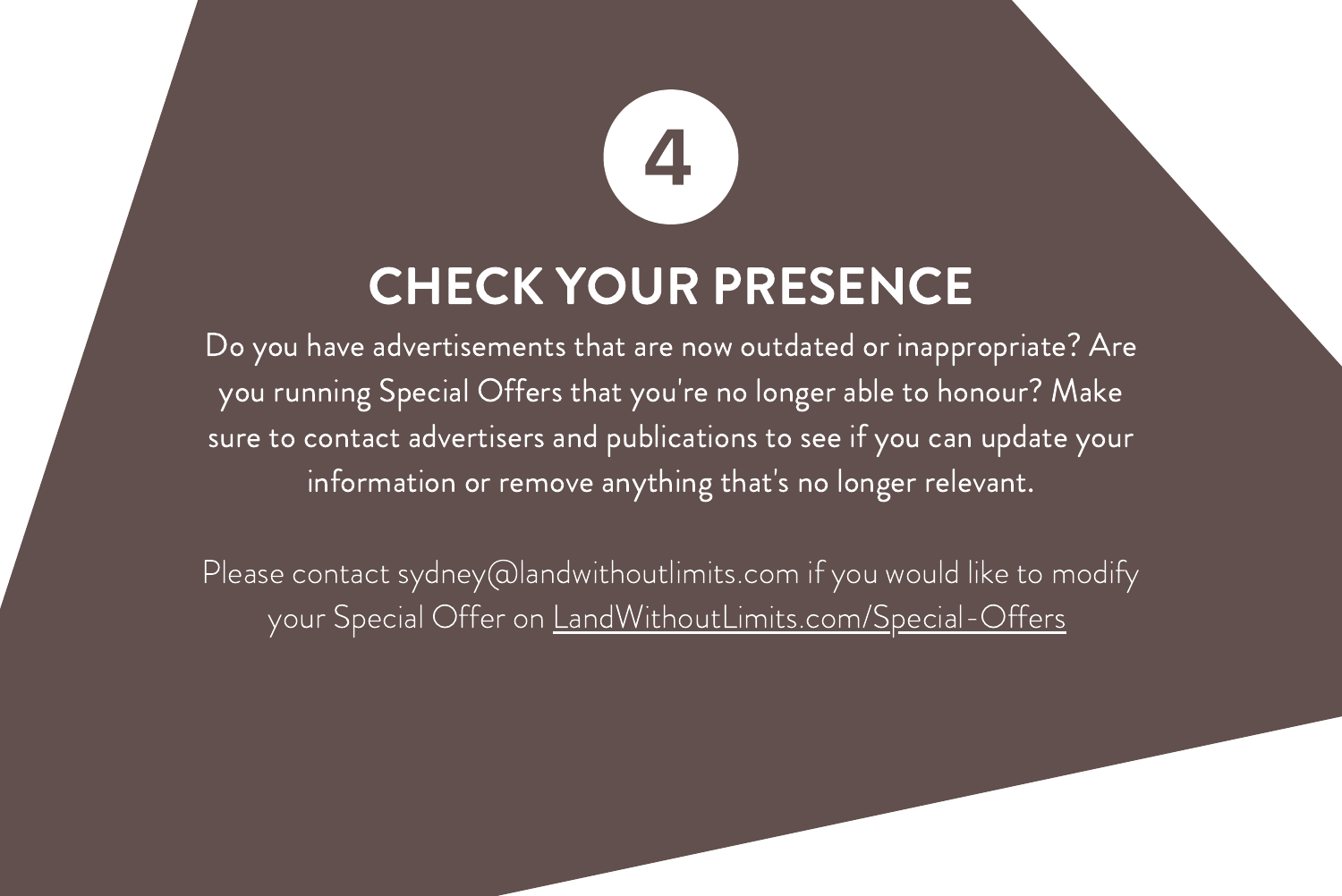# REACH OUT!

You may have guests that cancelled or delayed their trips. Now is the time to reach out and let them know your plans for the upcoming season, their options to re-book and how you plan to safely welcome them.

For incentive, consider a value-add offer to spur bookings and enthusiasm. "Free Departure-Day Breakfast With 2+ Night Stay!"